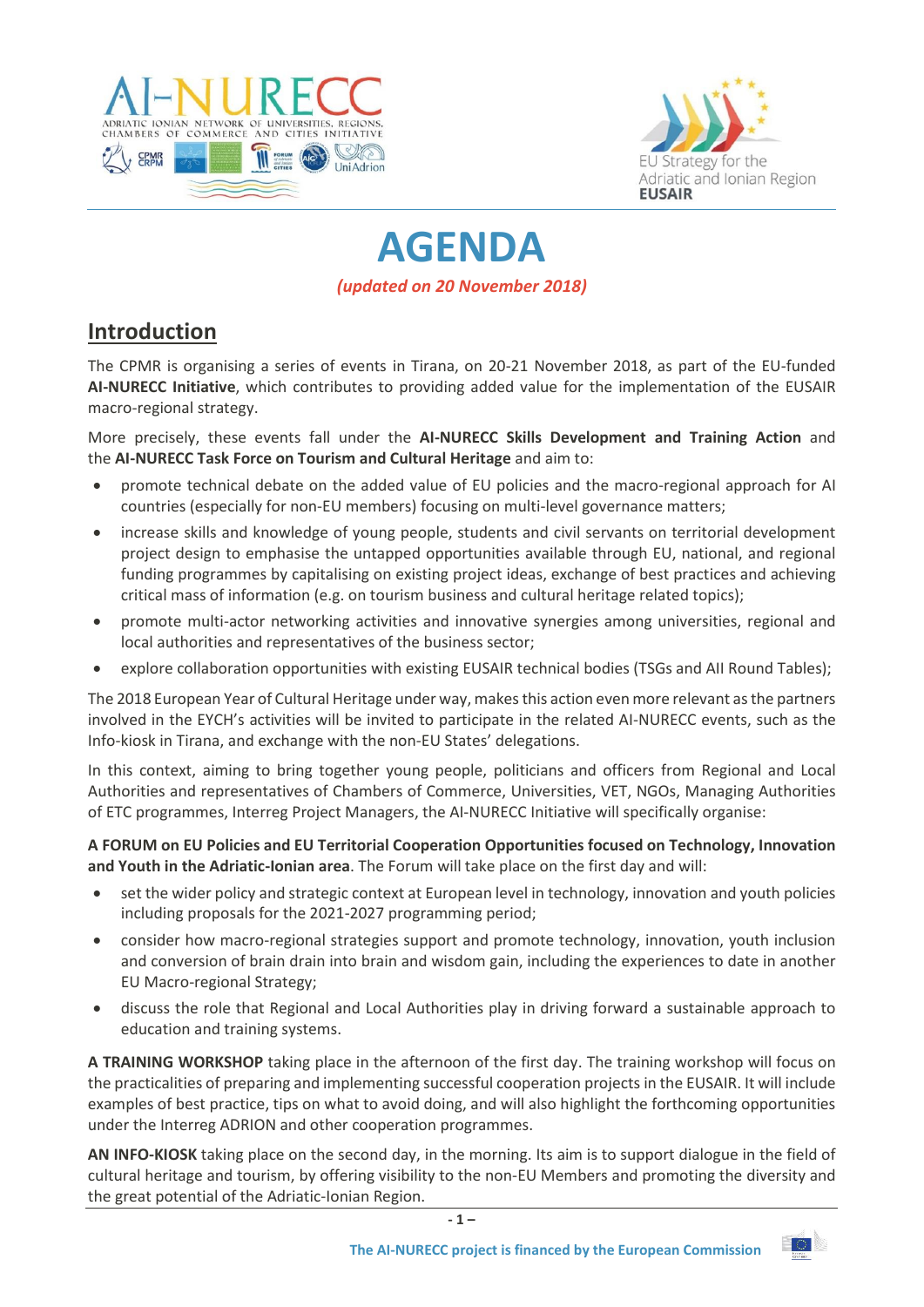# **FORUM on EU Policies and EU Territorial Cooperation Opportunities focused on Technology, Innovation and Youth in the Adriatic-Ionian Area**

## *Tuesday 20 November 2018*

*Venue: Tirana International Hotel*

*Working languages: Albanian, English, Croatian, Italian*

### *8.15-8.45: Registration (coffee available)*

### **8.45-9.35: OPENING SESSION**

- **Mr Aldrin DALIPI**, Chairman of Tirana Regional Council, CPMR Member, and Vice President of the Adriatic Ionian Euroregion (AIE)
- **Mr Andi SEFERI**, Vice Mayor of Tirana
- **Dr sc. Nevenko HERCEG**, Prime Minister of Canton Herzegovina-Neretva (Bosnia and Herzegovina), Member of the Adriatic Ionian Euroregion (AIE)
- **Mr Blendi KLOSI**, Minister of Tourism and Environment, Republic of Albania represented by **Ms Ornela ÇUÇI**, Vice-Minister of Tourism and Environment, Republic of Albania
- **Ms Tatjana BOŠKOVIĆ**, Head of Department for horizontal and strategic issues in European Integration Office and EUSAIR National Coordinator assistant, Ministry of European Affairs, Montenegro - *State of play and initiatives taken up by the Montenegrin Chairmanship of the EUSAIR Presidency*
- **Her Excellency Ms Sanja BUJAS JURAGA**, Ambassador of Croatia to Albania
- **Professor Dr Anastas ANGJELI**, President of Honour of Mediterranean University of Albania, Member of the Parliament, Republic of Albania
- Video address by **Ms Eleni MARIANOU**, Secretary General of the CPMR, AI-NURECC Coordinator

## **9.45-11.30: SESSION I**

#### **Macro-Regional Strategies: between the Present and the Future of the European Policies**

This session will be moderated by **Mr Giuseppe SCIACCA**, Executive Secretary of the CPMR Islands Commission and Coordinator of the CPMR Adriatic-Ionian Task Force, CPMR, AI-NURECC Coordinator

- **Ms Joanna MOULIOU-NIESSLER**, Policy Officer, "Unit 1. 1. Macro-regions, Transnational/Interregional Cooperation, IPA, Enlargement", Dir D — European Territorial Cooperation, Macro-regions, Interreg and Programme Implementation I, Directorate-General for Regional and Urban Policy (DG REGIO), European Commission
- **Mr Albert SESE-BALLART**, Policy Officer Albania, Bosnia and Herzegovina, Kosovo, Montenegro, Serbia, the former Yugoslav Republic of Macedonia, Western Balkans Platform coordinator, "Unit 3. International Cooperation", Dir C — Innovation, International Cooperation and Sport, Directorate-General for Education, Youth, Sport and Culture (DG EAC), European Commission
- **Ms Vana VOJINOVIĆ**, Director of Directorate for Regional and other International Initiatives, Ministry of Foreign Affairs of Montenegro, - State of play and initiatives taken up by the Montenegrin Chairmanship of the Adriatic Ionian Initiative
- **Mr Lodovico GHERARDI**, Coordinator of the Managing Authority Unit of INTERREG Adriatic Ionian Programme 2014-2020
- **Professor Dr Bernard DOSTI**, Vice Rector, University of Tirana

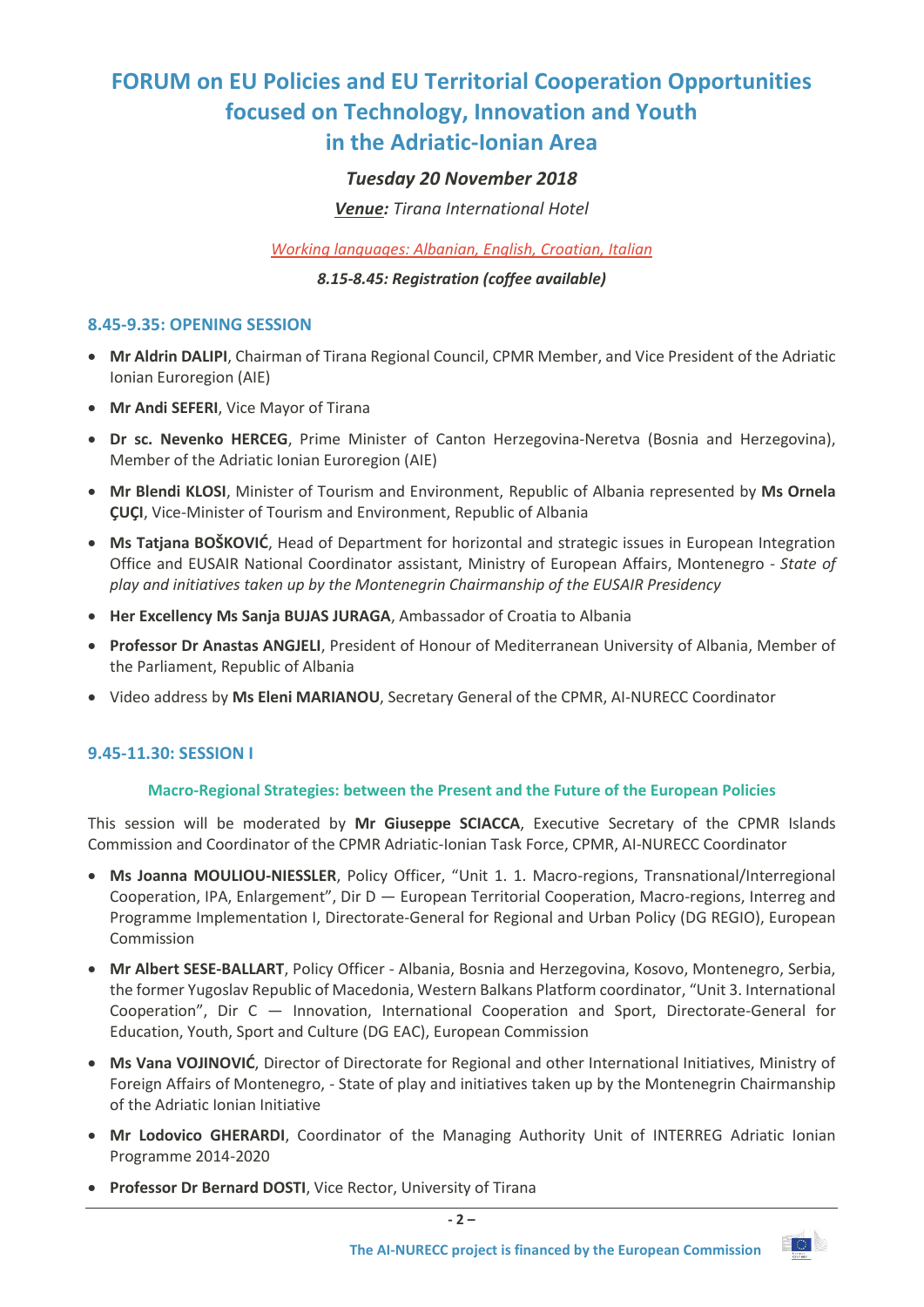- **Mr Francesco COCCO**, Secretary General of the Adriatic Ionian Euroregion (AIE), AI-NURECC partner
- **doc. dr. sc Senad OPRAŠIĆ**, EUSAIR TSG3 Coordinator, Ministry of Foreign Trade and Economic Relations, Bosnia and Herzegovina

## **Debate**

## *11.30-12.00: Coffee break*

## **12.00-13.45: SESSION II**

## **Enhancing skills and competitive technologies to convert brain drain into brain and wisdom gain in the AI area**

This session will be chaired and introduced by **Mr Giuseppe SCIACCA**, Executive Secretary of the CPMR Islands Commission and Coordinator of the CPMR Adriatic-Ionian Task Force, CPMR, AI-NURECC Coordinator

- **Dr Donato IACOBUCCI**, Full Professor of Applied Economics at Università Politecnica delle Marche, Association of Universities of the Adriatic-Ionian area (UniAdrion), AI-NURECC partner
- **Mr Andrea JAKOVA**, Director International Affairs, Regional Council of Shkodër (Albania)
- **Professor Dr Kseanela SOTIROFSKI**, Rector of University of Durres "Aleksander Moisiu" (Albania)
- **Ms Bojana BULATOVIĆ,** Program Officer of the Regional Youth Cooperation Office (RYCO)
- **Ms Floreta KERTUSHA**, Specialist in Tourism Promotion Sector, Durres Municipality (Albania), Member of the Forum of Adriatic and Ionian Cities (FAIC), AI-NURECC partner
- **Mr Michele DE VITA**, Secretary General of the Forum of the Adriatic and Ionian Chambers of Commerce (Forum AIC), AI-NURECC partner

#### **Debate**

**13.45-14.00:** CONCLUSIONS of the Seminar by **Mr Giuseppe SCIACCA**, Executive Secretary of the CPMR Islands Commission and Coordinator of the CPMR Adriatic-Ionian Task Force, CPMR, AI-NURECC Coordinator

## *14.00-15.00: Lunch buffet on-site*

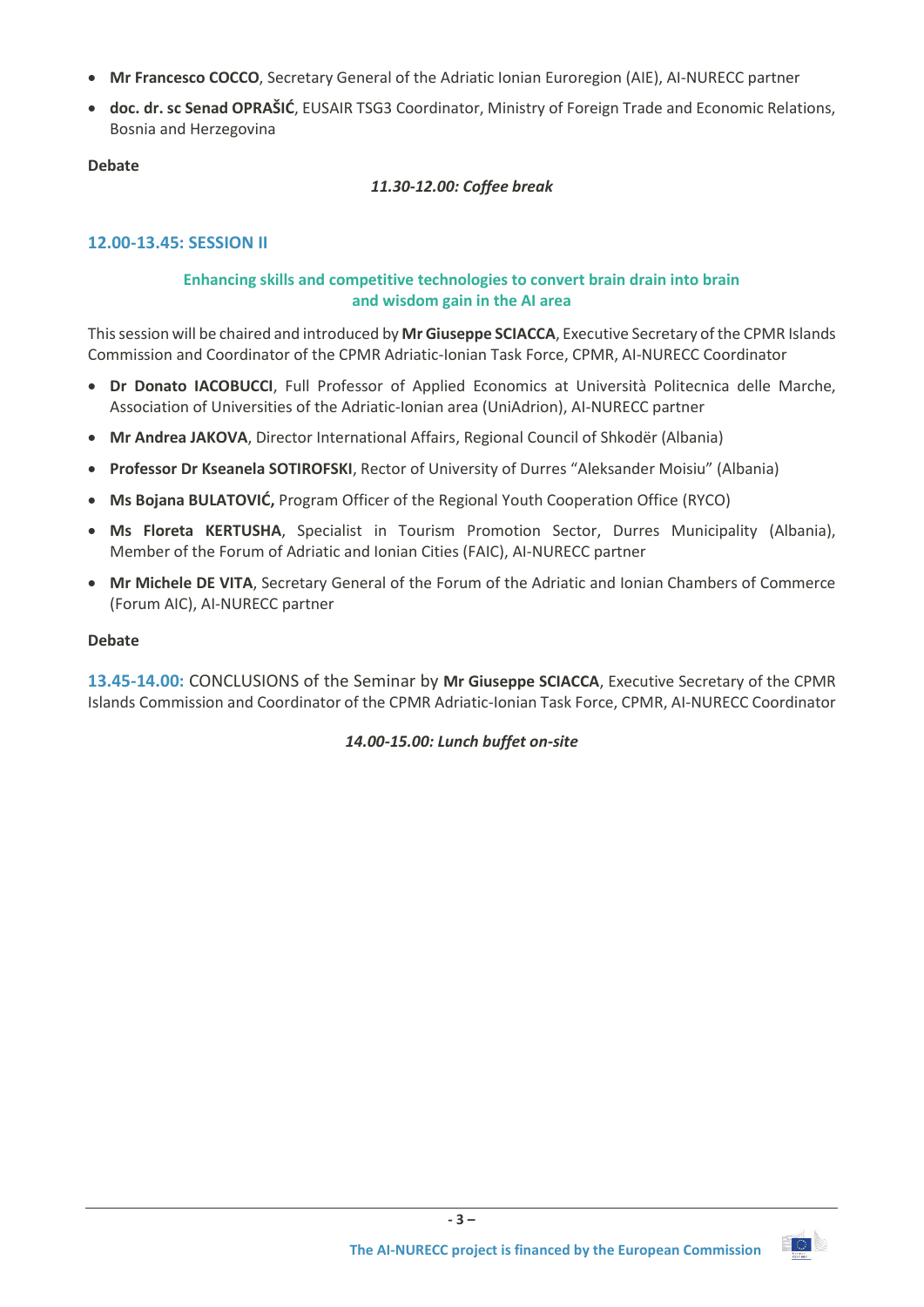# **Europroject Design Training Action to promote access to**

## **EU programmes/funds**

## *Tuesday 20 November 2018*

## *Venue: Tirana International Hotel*

### *Working languages: Albanian, English, Croatian, Italian*

*Introduced and moderated by Mr Stavros KALOGNOMOS, Executive Secretary of the CPMR Balkan & Black Sea Commission, AI-NURECC Coordinator*

### **15.00-16.15: HOW TO SET UP SUCCESSFUL COOPERATION PROJECTS: INSTITUTIONAL DIMENSION**

- **Mr Mario IALENTI,** Head of Office for European Territorial Cooperation, Cross-Border and Trans-National Cooperation Programmes, International Cooperation and Development – Molise Region (Italy)
- **Ms Caterina BRANCALEONI,** Managing Authority of the Interreg Adriatic-Ionian Transnational Programme (ADRION)
- **Ms Blanka BELOŠEVIĆ,** EUSAIR TSG 4 Coordinator, Ministry of Tourism, Republic of Croatia
- **Dr Bostjan BRUMEN**, University of Maribor (Slovenia), European Commission's Smart Specialisation Platform for Digitalisation and Safety for Tourism

### **Debate**

## *16.15-16.30: Coffee break*

## **16.30 -18.45: HOW TO IMPLEMENT SUCCESSFUL COOPERATION PROJECTS: LESSONS LEARNT FROM THE GROUND**

- **Mr Koli SINJARI**, Director of Projects of Union of Albanian Business (BiznesAlbania), Partner of the **[CIDE-NET](http://www.interreg-balkanmed.eu/approved-project/38/)** (Creative and Innovation Driven Enterprises' Network) Project (funded under Interreg Balkan-Mediterranean Programme)
	- o Presentation (15mins)
	- o Questions and Answers (15mins)
- **Professor Yorgos J. STEPHANEDES**, Department of Civil Engineering, University of Patras, Partner of the **BLUEMED** Project (funded under Interreg MED Programme)
	- o Presentation (15mins)
	- o Questions and Answers (15mins)
- **Ms Emi DAUTAJ,** Project Manager, Albanian Development Fund (ADF), Partner of the **InnoXenia**  (Innovation in Tourism in the Adriatic-Ionian Macroregion) **Project** (funded under Interreg ADRION Programme)
	- o Presentation (15mins)
	- o Questions and Answers (15mins)
- **Ms Kristina BRŠČIĆ**, Head of the Department of Tourism, Institute of Agriculture and Tourism Poreč (Croatia), Partner of the **MITOMED+** (Models of Integrated Tourism in the MEDiterranean Plus) Project (funded under Interreg MED Programme)
	- o Presentation (15mins)
	- o Questions and Answers (15mins)

#### **Debate**

## **Conclusions of the Europroject Design Training Action by the CPMR, AI-NURECC Coordinator**

## *19.30: Dinner buffet on-site*